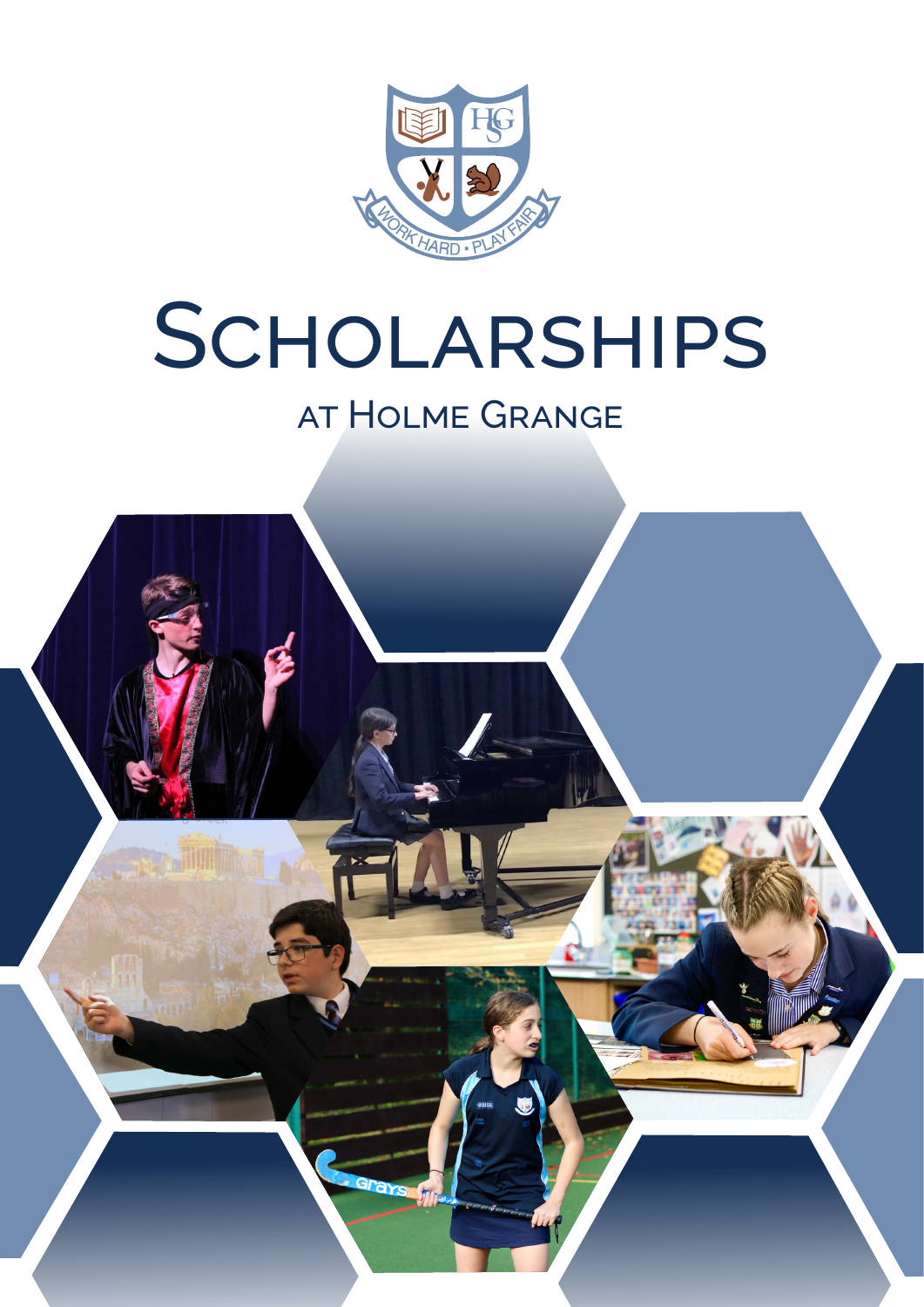## SCHOLARSHIPS AT HOLME GRANGE YEAR 7 ADMISSIONS TIMELINE

Scholarships are awarded on merit to the highest achievers in competitive examinations, assessments and observations. Candidates who win awards have an outstanding ability and the School supports each pupil to nurture their talent. Scholars are expected to make a major contribution to the school and an extensive programme is in place to both support and challenge them. We offer Scholarships in Academic, Music, Drama, Art and Sport disciplines.

All shortlisted Scholarship applicants will be interviewed by the Headteacher, Mrs. Robinson. We ask that they bring an object of interest and a piece of academic work they are especially proud of to the interview. Academic Scholarships are awarded to candidates who achieve the highest score in the tests and demonstrate a love of learning and breadth of knowledge in their chosen subject during the interview process.

Each candidate can apply for a maximum of two Scholarships but may only hold one scholarship award at any one time. This will ensure they are able to concentrate and specialise in their area of talent. This does not preclude them from participating in other areas of school life, however, the additional expectations of a scholar require them to manage their time wisely to ensure effort and attainments are maintained.

All awards are reviewed annually, Scholars are expected to assess their own contribution in their specialism ahead of a meeting with the Head of Department.

The outcome of this review will be communicated to the Headteacher who will determine if the Scholarship is to be continued.

Applicants are asked to submit a hand-written letter to the Headteacher Mrs Claire Robinson of not more than 200 words outlining why they feel they should be considered for a scholarship.

documentation Access information



Testing and interviews for all candidates including academic scholarship applicants.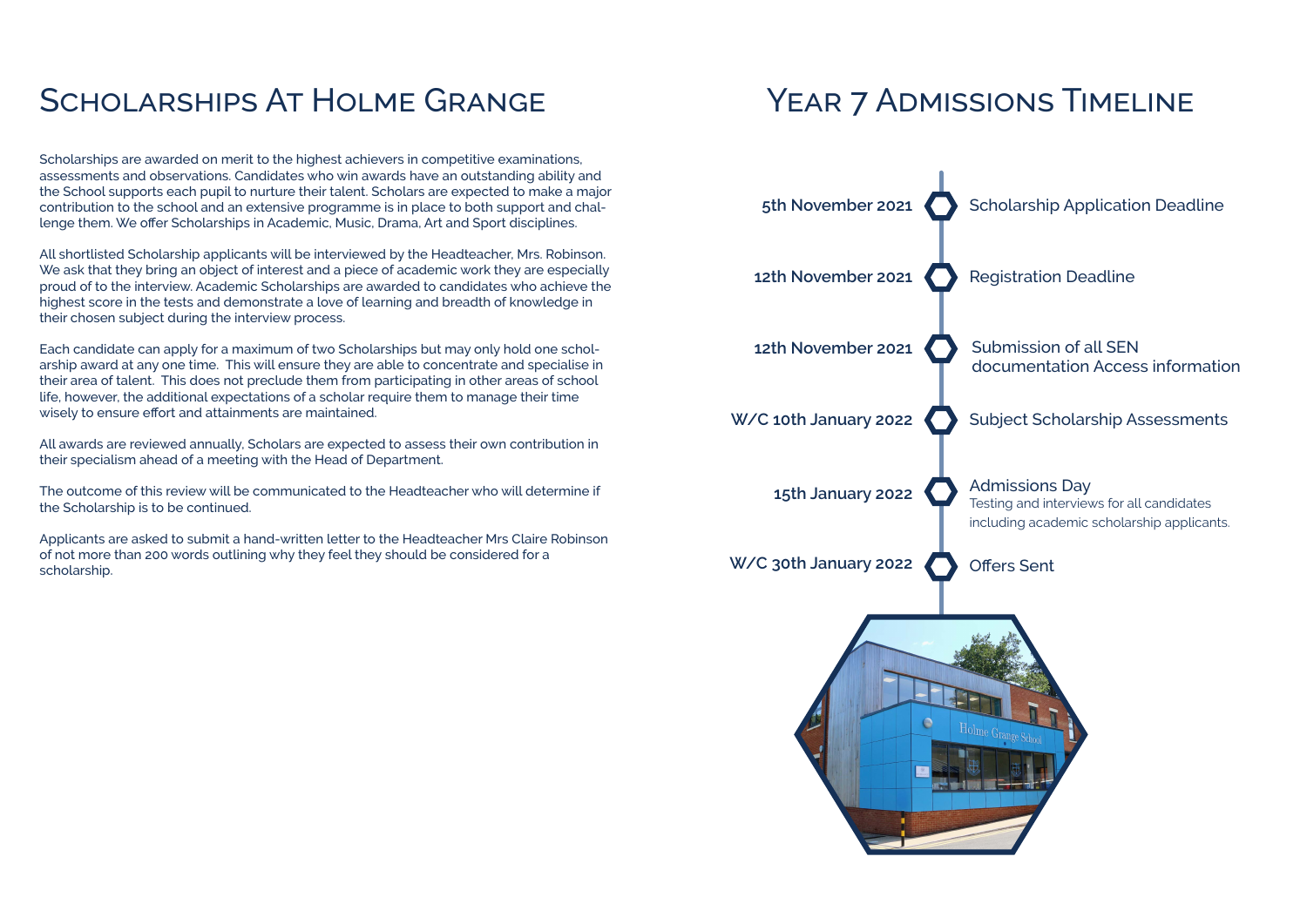## Academic Scholarship

At Holme Grange School, we are committed to personalised learning that provides our pupils with confidence as an independent learner and the skills and determination to succeed as they move onto the next stages of their educational journey. The opportunities available to our students are quite unique and all our pupils make outstanding progress. Their leadership skills are nurtured as we equip them successfully to meet the challenges of the 21st century learner.

Academic Scholars participate in academic enrichment activities, courses and visits on a regular basis. They exhibit the core values of self-discipline and a love for learning. They focus on broadening their knowledge and skills essential to succeed in academia, and they are fortunate enough to have access to the personal and professional attention that their talents deserve.

Our academic scholars are given the opportunity to give presentations, lead discussions and deliver assemblies to the whole School.

## ART SCHOLARSHIP

#### The Assessment

- Candidates will sit a one-hour computerbased assessment in Verbal and Non-Verbal reasoning and Mathematics. This is the same assessment that all external applicants for Year 7 are required to sit.
- Candidates will complete an English Writing task.
- Candidates will attend an interview with the Headteacher where they are asked to bring an object of interest and a piece of work they are particularly proud of.



The Holme Grange Art Department is buzzing with creativity, inviting scholars to believe that anything is possible in Art. Our Art Scholars will be coached in how to exploit the potential of media and techniques to cultivate mastery in visual art. They will also be introduced to the work of inspiring artists, designers and crafts practitioners to fuel their own passion.

Art Scholars are expected to lead art activities as well as entering their own work into art exhibitions and competitions, both in-house and externally. They will benefit from attending artist led workshops and visits to exhibitions, which will inform their own practice. The Art Department also offers extra-curricular activities through after-school activities where art scholars can further develop their skills (where they will be given priority places).

Applicants must demonstrate enthusiasm and curiosity for the subject which should be evident in their application. We are looking for candidates to display an enquiring creative mind and show the ability to use their initiative. Candidates must show an interest in the world of Art by being able to talk about works of art they have seen when visiting galleries and exhibitions.

#### The Assessment

- Candidates must bring a portfolio including a minimum of three pieces completed over the last 18 months. One piece should include work inspired by an artist's creation.
- Candidates will sit a 45-minute drawing exam and a 15-minute imaginative task for which no preparation is necessary.
- Candidates will be expected to discuss their work and passion for Art in an Interview with the Head of Art.
- Candidates will attend an interview with the Headteacher where they are asked to bring an object of interest and a piece of work they are particularly proud of.

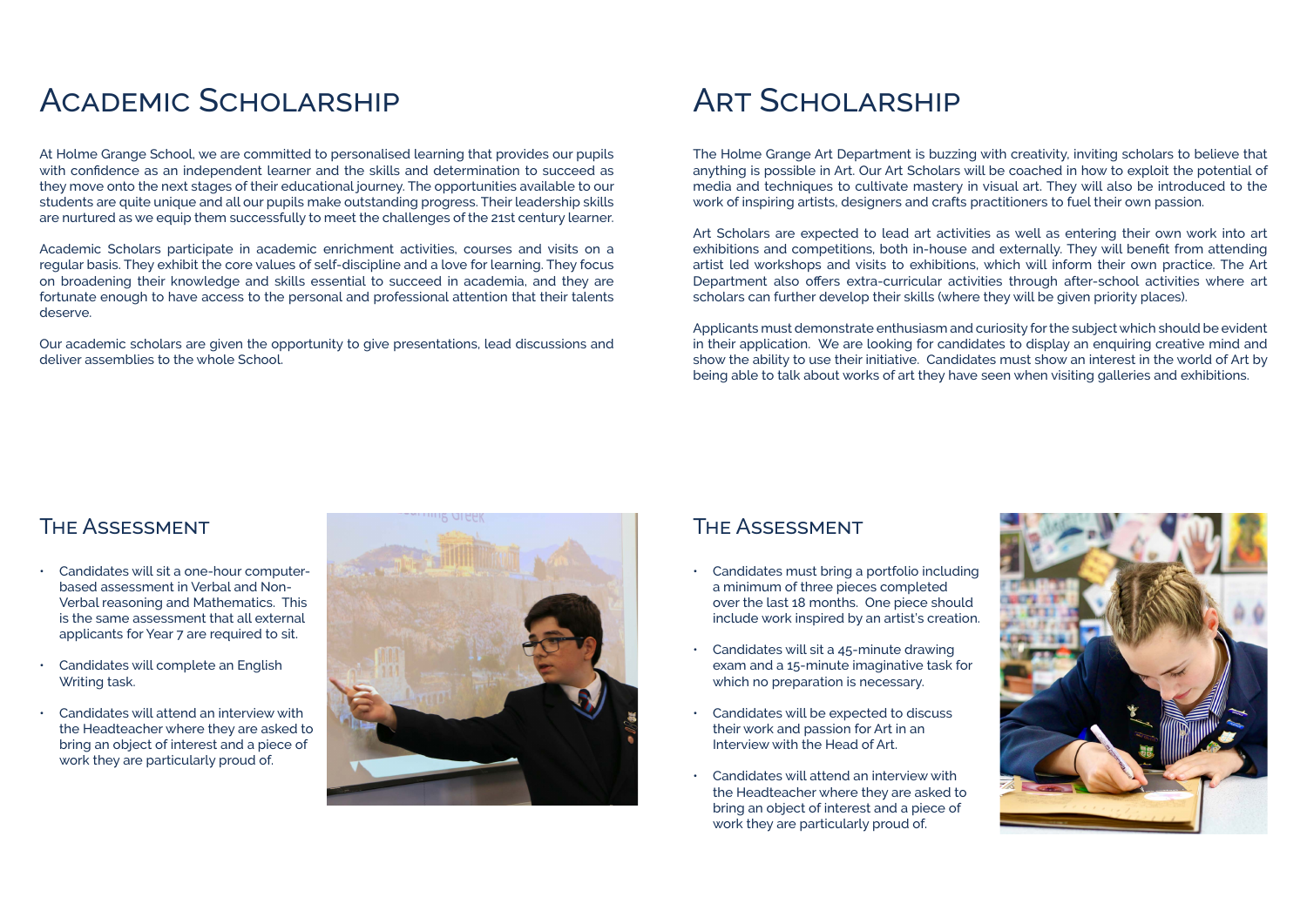## MUSIC SCHOLARSHIP

Holme Grange Music Scholarships are offered to talented musicians who will contribute significantly to the musical life of the School. Candidates must display a passion for Music and demonstrate a willingness to expand their knowledge of different instruments and genres of Music. Music scholars are expected to participate fully in choirs, orchestras, chamber ensembles and rock bands according to their instrumental specialism and expertise.

We are looking for both potential and achievement and a genuine enthusiasm for Music. Candidates must present two instruments and should be performing at Grade 3 standard in one.

Our Music facilities are outstanding and our Music Scholars will have access to a fully equipped Music Tech Room, Recording Studio and a broad range of musical instruments.

## DRAMA SCHOLARSHIP

#### The Assessment

- Candidates invited to audition are required to play two contrasting pieces on their first instrument and one on their second instrument. They are also encouraged to sing a short piece, unless voice is already one of their instruments.
- Candidates will be asked to complete a sight-reading and aural test appropriate to the candidate's grade.
- Candidates will be asked to perform one or two scales.
- Candidates will attend an interview with the Headteacher where they are asked to bring an object of interest and a piece of work they are particularly proud of.



Candidates must display enthusiasm, passion and a love of performing arts which should be evident in their application. Our Drama Scholars form the heart of the Drama Department and are fully involved in everything the Department has to offer.

The department stages a number of productions throughout the year in addition to entering individual students and groups in performance, debating and public speaking competitions.

Successful candidates will need to demonstrate their ability to respond to direction, as well as show a good understanding of the texts that they have chosen.

### The Assessment

- Candidates must be prepared to perform, from memory, two contrasting monologues, although they will be asked to perform only one. Each piece must last no longer than two minutes.
- Candidates will be interviewed by the Head of Drama about their involvement in Drama and Performing Arts both in and out of school. The interview will include questions on interests in the theatre in general and any productions the candidate may have seen.
- The candidate should bring a CV and a portfolio of work that they have been involved in. This can include LAMDA/Trinity College certificates (or similar), as well as details of productions that they have seen. If they attend any drama clubs or lessons outside school, they may wish to bring a reference from their teacher.
- Candidates will attend an interview with the Headteacher where they are asked to bring an object of interest and a piece of work they are particularly proud of.